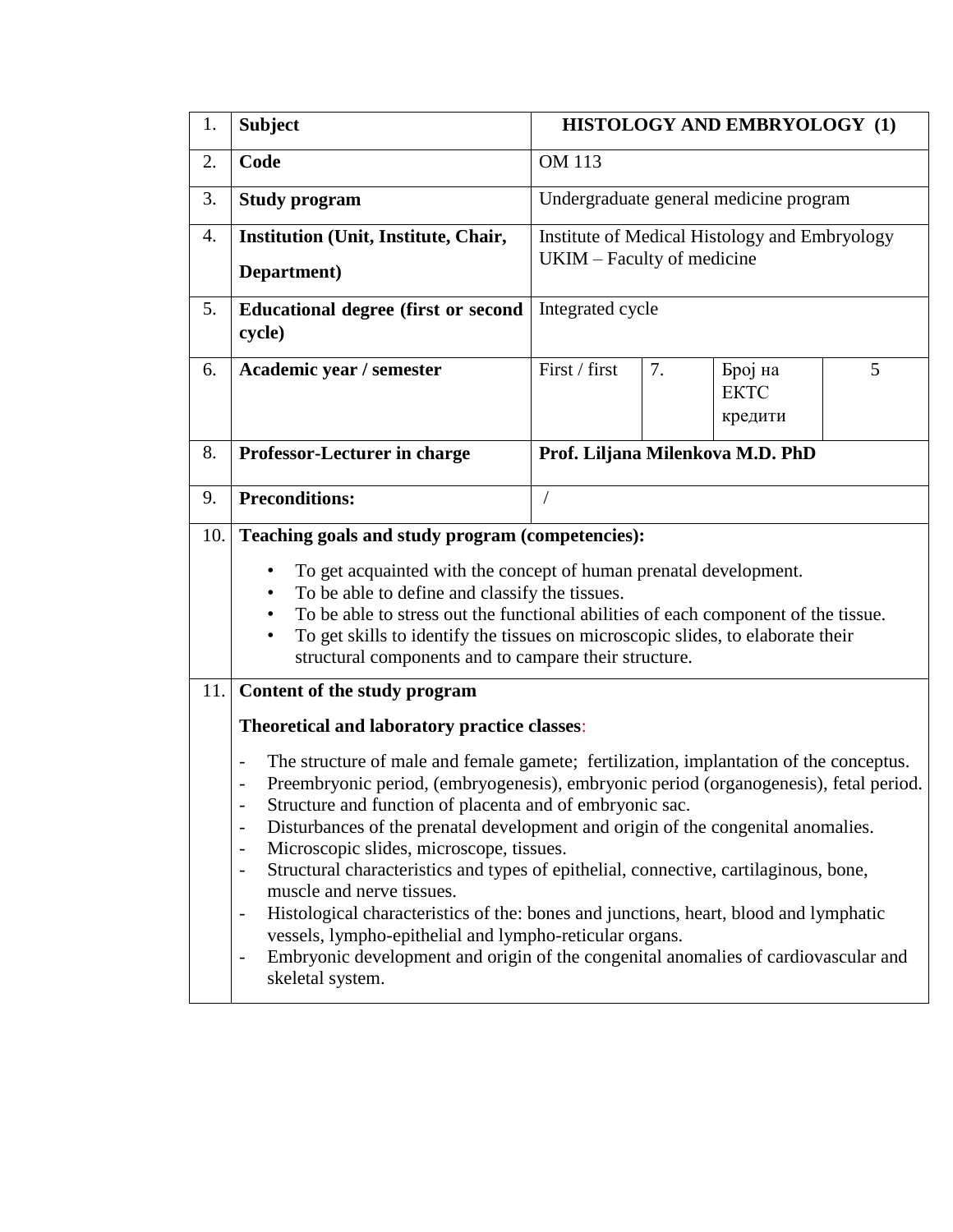## 12. **Learning methods**

- Through visual presentation during accentuated concept lectures, studygoal oriented learning, and interactive teaching.

- Through power point, video presentations and other aids during laboratory practice classes.

- Through video-presentation and individual examination of microscopic slides.

- Through student presentations and open discussions during seminars.

- Through learning from recommended literature and selected files available on the web site of the Institute of histology and embryology.<br> **Total number of hours** 13. **Total number of hours** 

| IJ. | TOM HUMMEL OF HOMES                              |                                    | 1 J V                                                                                                                                            |                                                                     |           |  |
|-----|--------------------------------------------------|------------------------------------|--------------------------------------------------------------------------------------------------------------------------------------------------|---------------------------------------------------------------------|-----------|--|
| 14. |                                                  | Distribution of the available time |                                                                                                                                                  |                                                                     |           |  |
|     | 15.<br><b>Forms of educational</b><br>activities |                                    | 15.1                                                                                                                                             | Lectures - theoretical<br>course                                    | 30        |  |
|     |                                                  |                                    | 15.2                                                                                                                                             | Laboratory<br>practice<br>classes:                                  | 30        |  |
|     | <b>Other forms</b><br>16.                        |                                    | 16.1                                                                                                                                             | Projects assignments                                                |           |  |
|     |                                                  |                                    | 16.2                                                                                                                                             | Individual tasks                                                    | 6         |  |
|     |                                                  | 16.3                               |                                                                                                                                                  | Home learning                                                       | 84        |  |
|     |                                                  | <b>Assesment of knowlwdge</b>      | points                                                                                                                                           |                                                                     |           |  |
|     | 17.1                                             | <b>Continuous</b>                  | 1.<br>Written: Prenatal development, placenta, causes                                                                                            |                                                                     |           |  |
|     |                                                  | <b>Assessment:</b>                 | disturbances                                                                                                                                     | and consequences of the developmental                               | $12 - 20$ |  |
|     |                                                  |                                    | 2.<br><b>Written:</b> Tissue structure                                                                                                           | $12 - 20$<br>Laboratory practice: Microscopic slides from different |           |  |
|     |                                                  |                                    | tissues                                                                                                                                          |                                                                     | $9 - 15$  |  |
|     |                                                  | <b>Final exam</b>                  | On lymphoid organs, skeletal system and cardio-vascular<br>system (histology and embryology)<br>Laboratory practice: Microscopic slides of<br>1. |                                                                     |           |  |
|     |                                                  |                                    | lymphoid organs, bone, heart, blood vessels and lymphatic<br>vessels. $7 - 12$                                                                   |                                                                     |           |  |
|     |                                                  |                                    | Oral: Lymphoid organs, skeletal system and<br>2.<br>cardiovascular system (histology and embryology)<br>$14 - 23$                                |                                                                     |           |  |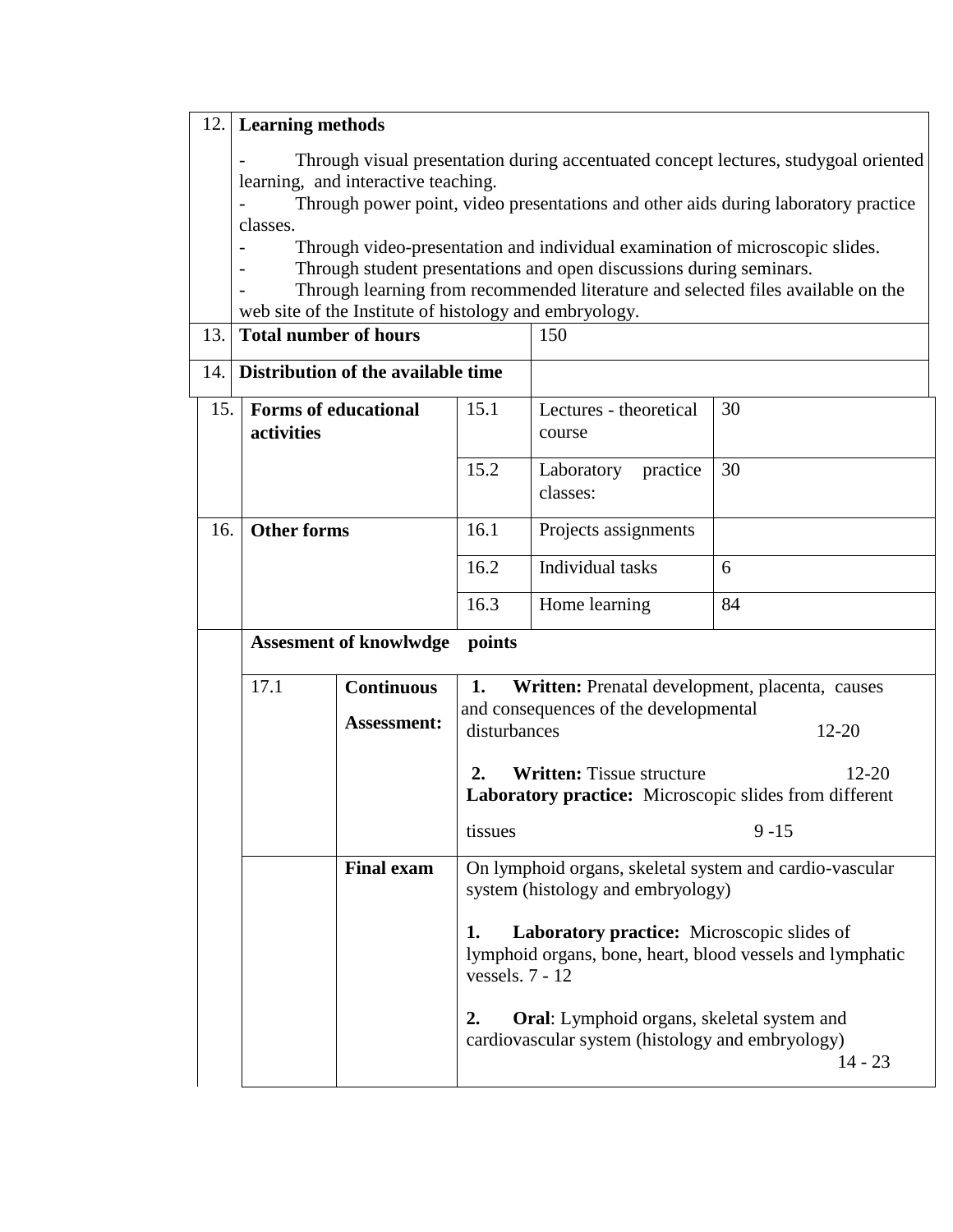|            | 17.2                                                                                                                                                                                                                                                                                                                                                                                                                                                                                                                                                                                                                                                                                                                                                                                                                                                                                                   | Seminars/<br>projects<br>(oral or<br>written<br>presentation) |                      | min - max points                                                                                                    |  |
|------------|--------------------------------------------------------------------------------------------------------------------------------------------------------------------------------------------------------------------------------------------------------------------------------------------------------------------------------------------------------------------------------------------------------------------------------------------------------------------------------------------------------------------------------------------------------------------------------------------------------------------------------------------------------------------------------------------------------------------------------------------------------------------------------------------------------------------------------------------------------------------------------------------------------|---------------------------------------------------------------|----------------------|---------------------------------------------------------------------------------------------------------------------|--|
|            | 17.3                                                                                                                                                                                                                                                                                                                                                                                                                                                                                                                                                                                                                                                                                                                                                                                                                                                                                                   | <b>Active</b>                                                 |                      | points                                                                                                              |  |
|            |                                                                                                                                                                                                                                                                                                                                                                                                                                                                                                                                                                                                                                                                                                                                                                                                                                                                                                        | participation                                                 | Theoretical course   | $1 - 3$                                                                                                             |  |
|            |                                                                                                                                                                                                                                                                                                                                                                                                                                                                                                                                                                                                                                                                                                                                                                                                                                                                                                        |                                                               | Practical course     | $4 - 7$                                                                                                             |  |
| 18.        | <b>Knowledge assessment</b><br>criteria (points/grade)                                                                                                                                                                                                                                                                                                                                                                                                                                                                                                                                                                                                                                                                                                                                                                                                                                                 |                                                               | Up to $59$<br>points | $5$ (five) F                                                                                                        |  |
|            |                                                                                                                                                                                                                                                                                                                                                                                                                                                                                                                                                                                                                                                                                                                                                                                                                                                                                                        |                                                               | from $60$ to $68$    | $6$ (six) E                                                                                                         |  |
|            |                                                                                                                                                                                                                                                                                                                                                                                                                                                                                                                                                                                                                                                                                                                                                                                                                                                                                                        |                                                               | from $69$ to $76$    | $7$ (seven) D                                                                                                       |  |
|            |                                                                                                                                                                                                                                                                                                                                                                                                                                                                                                                                                                                                                                                                                                                                                                                                                                                                                                        |                                                               | from 77 to 84        | $8$ (eight) C                                                                                                       |  |
|            |                                                                                                                                                                                                                                                                                                                                                                                                                                                                                                                                                                                                                                                                                                                                                                                                                                                                                                        |                                                               | from 85 to 92        | $9 \text{ (nine)} B$                                                                                                |  |
|            |                                                                                                                                                                                                                                                                                                                                                                                                                                                                                                                                                                                                                                                                                                                                                                                                                                                                                                        |                                                               | from 93 to 100       | $10$ (ten) A                                                                                                        |  |
|            | 19.<br><b>Criteria for obtaining</b><br><b>Conditional criteria for signature:</b><br>signature and taking the<br>To take active participation in all the teaching activities<br>final exam<br>including continuous assesments.<br><b>Conditional criteria for assesment of knowledge: Students</b><br>which have succesfully pass the continuous assesment, apply<br>for final exam.<br>In case the student has not achieved minimum points (60%)<br>on each continual assessment, he/she applies to take the<br>complete final exam.<br><b>Complete final exam:</b> The final exam is a combination<br>of both<br>written examinations<br>continuous assessments with less of 60%) and final<br>examination.<br>The grade for the entire exam is obtained according to the<br>table of grades and based on the sum of the points gained in<br>all the activities including the continual assessment. |                                                               | (segments of the     |                                                                                                                     |  |
| 20.<br>21. | Language<br>the quality of education                                                                                                                                                                                                                                                                                                                                                                                                                                                                                                                                                                                                                                                                                                                                                                                                                                                                   | <b>Method for evaluation of</b>                               | Macedonian           | Anonimous student's evaluation of the subject, teachers<br>and collaborators involved in the educational activities |  |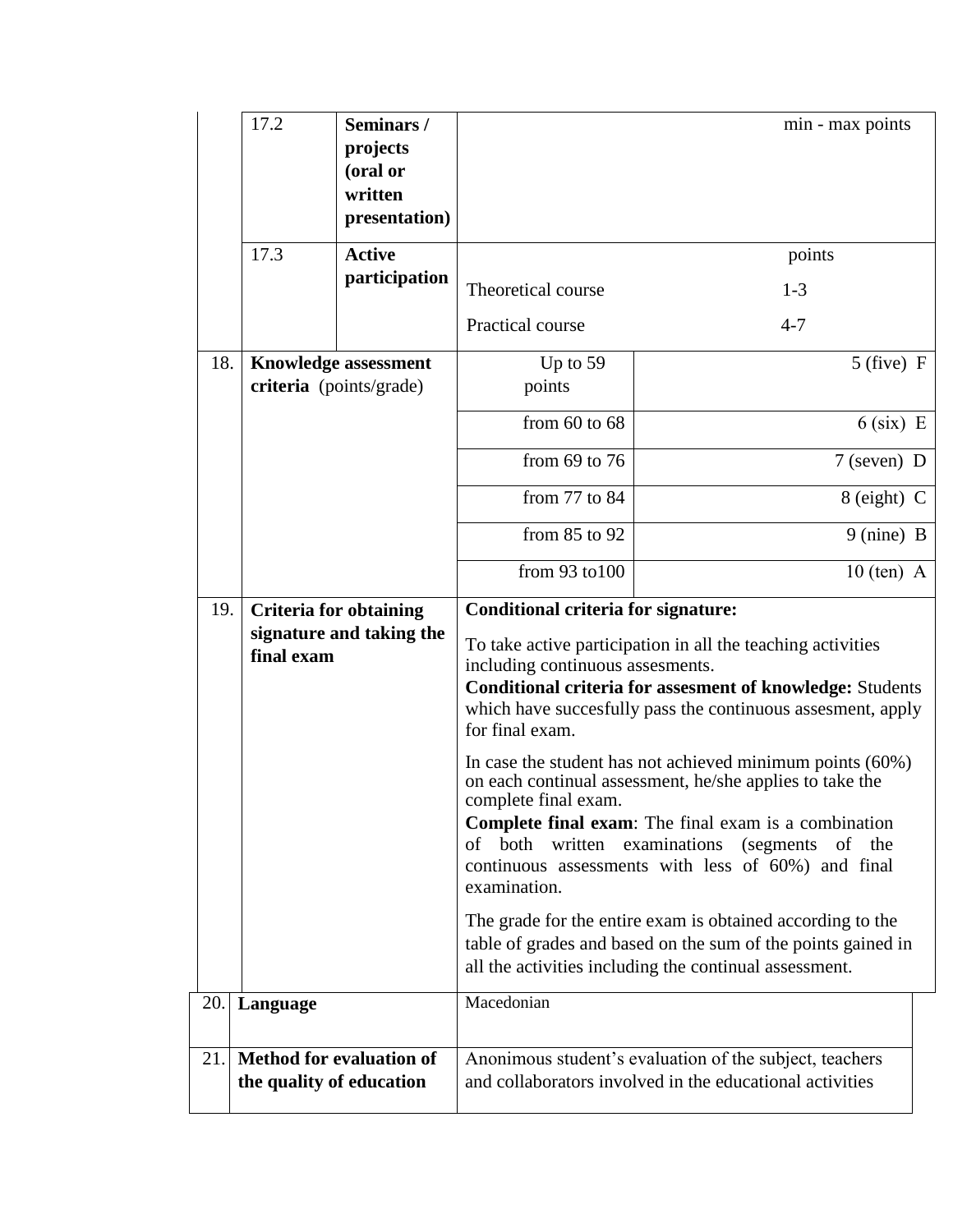| 22. | <b>Mandatory literature</b> |                             |                                                                                           |                                                                                                                                                      |                                                           |                                              |  |  |  |
|-----|-----------------------------|-----------------------------|-------------------------------------------------------------------------------------------|------------------------------------------------------------------------------------------------------------------------------------------------------|-----------------------------------------------------------|----------------------------------------------|--|--|--|
|     |                             | <b>Basic</b>                |                                                                                           |                                                                                                                                                      |                                                           |                                              |  |  |  |
|     | 22.1                        |                             | Author                                                                                    | Title                                                                                                                                                | Editor                                                    | Year                                         |  |  |  |
|     |                             | 1                           | The<br>stuff<br>of<br>the<br>his-<br>of<br>Department<br>tology<br>and<br>embryo-<br>logy | Study quide for<br>Histology $&$<br>embryology (2)                                                                                                   | On the web site<br>of the Medical<br>faculty of<br>Skopje | 2017                                         |  |  |  |
|     |                             | $\overline{2}$              | Kostovska<br>N,<br>Milenkova L.                                                           | Histoloska gradba i<br>embrionalen razvitok<br>na organskite sistemi<br>(Histology and<br>embryonicdevelopme<br><b>of</b><br>nt<br>organ<br>systems) | Medicinski<br>fakultet,<br>Skopje                         | 2013                                         |  |  |  |
|     |                             | 3                           | stuff<br>of<br>The<br>the<br>of<br>his-<br>Department<br>tology<br>and<br>embryo-<br>logy | Selected files (Power)<br>Point<br>presentations)<br>available on the web<br>site of the Med. Fak.                                                   | Contiuously<br>revised                                    |                                              |  |  |  |
|     |                             | <b>Aditional literature</b> |                                                                                           |                                                                                                                                                      |                                                           |                                              |  |  |  |
|     |                             |                             | Author                                                                                    | Title                                                                                                                                                | Editor                                                    | Year                                         |  |  |  |
|     | 22.2                        | $\mathbf{1}$                | Michael H. Ross,<br>Wojciech Pawlina                                                      | Histology,<br>$\mathbf{A}$<br>text<br>and atlas: (original<br>version<br>and<br>translation<br>in<br>macedonian)                                     | original<br>version 5th ed.                               | 2010<br>translat<br>ion in<br>macedo<br>nian |  |  |  |
|     |                             | $\overline{2}$              | J.K.Junqueira, H.<br>Carneiro                                                             | <b>Basic histology. Text</b><br>and atlas;                                                                                                           | original<br>version 11th<br>ed.                           | 2009<br>translat<br>ion in<br>macedo<br>nian |  |  |  |
|     |                             |                             |                                                                                           |                                                                                                                                                      |                                                           |                                              |  |  |  |